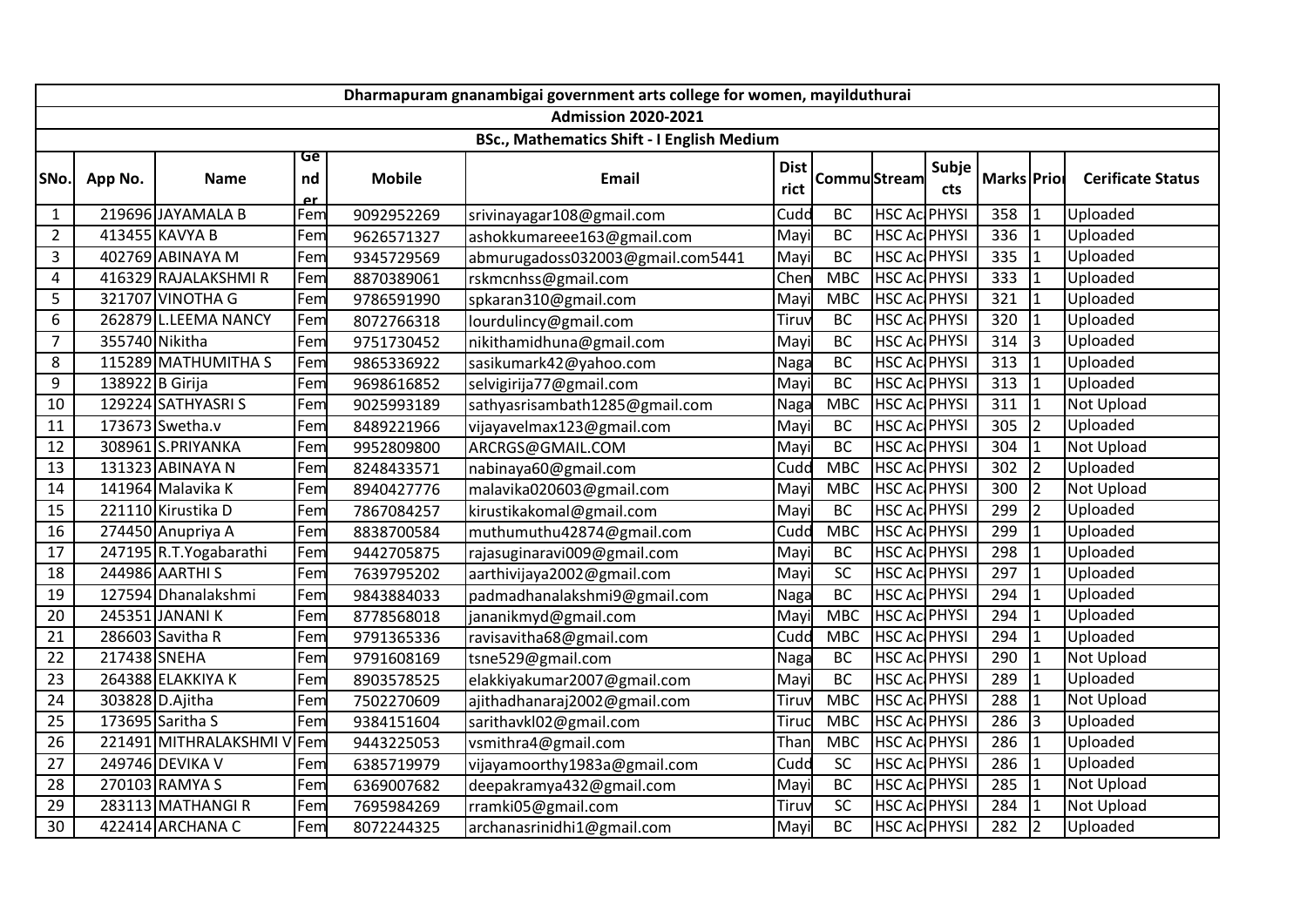| 31 |               | 212420 NIVETHA N        | Fem | 8668077625 | nivenandhini11@gmail.com           | Cudd  | <b>MBC</b> | <b>HSC Ac PHYSI</b>   | 281              | $\overline{2}$ | Uploaded          |
|----|---------------|-------------------------|-----|------------|------------------------------------|-------|------------|-----------------------|------------------|----------------|-------------------|
| 32 |               | 217585 SWEATHA          | Fem | 9677629339 | sweathakumaresan2001@gmail.com     | Tiruv | <b>BC</b>  | <b>HSC Ac Physic</b>  | 280.5            | $\vert$ 1      | Uploaded          |
| 33 |               | 332424 Jayasri U        | Fem | 9626684516 | jayasrikumar652003@gmail.com       | Tiruv | SC         | <b>HSC Ac PHYSI</b>   | 280              | $\overline{1}$ | Uploaded          |
| 34 |               | 122293 HEMASRI J        | Fem | 9486801878 | hemasrijeevanantham01@gmail.com    | Naga  | <b>MBC</b> | <b>HSC Ac PHYSI</b>   | 279              | $\overline{1}$ | Uploaded          |
| 35 |               | 154635 S. SUBASRI       | Fem | 8098701216 | ssuba2003@gmail.com                | Mayi  | <b>MBC</b> | <b>HSC AC PHYSI</b>   | $\overline{279}$ | $\overline{1}$ | Uploaded          |
| 36 |               | 318854 ABIGALE OVIYAh D | Fem | 9095278860 | abigaleoviyah@gmail.com            | Naga  | <b>BC</b>  | <b>HSC AC PHYSI</b>   | 279              | $\overline{1}$ | Uploaded          |
| 37 |               | 303454 GAYATHRIK        | Fem | 9843154039 | kanagasabaikanagasabai62@gmail.com | Mayi  | <b>MBC</b> | <b>HSC Ac PHYSI</b>   | 278              | $\mathbf{1}$   | <b>Not Upload</b> |
| 38 |               | 334123 DHIVYA S         | Fem | 9361078173 | sdhivya893@gmail.com               | Mayi  | <b>MBC</b> | <b>HSC Ac PHYSI</b>   | 278              | $\mathbf{1}$   | Uploaded          |
| 39 |               | 273878 ABIRAMI G        | Fem | 9566696121 | abiramignanasekaran46@gmail.com    | Mayi  | <b>MBC</b> | <b>HSC Ac PHYSI</b>   | 277              | $\overline{2}$ | Uploaded          |
| 40 |               | 396833 Rathnamaya       | Fem | 9524721222 | iiaouh@gmail.com                   | Mayi  | <b>BC</b>  | <b>HSC Ac PHYSI</b>   | 277              | lз             | Uploaded          |
| 41 |               | 221892 Durga M          | Fem | 8508988850 | murugesank.nkp@gmail.com           | Naga  | <b>MBC</b> | <b>HSC Ac PHYSI</b>   | 276              | $\mathbf{1}$   | Uploaded          |
| 42 |               | 327841 SURYA D          | Fem | 9384309332 | sainila00@gmail.com                | Mayi  | <b>MBC</b> | <b>HSC Ac PHYSI</b>   | 276              | 6              | Uploaded          |
| 43 |               | 176604 SARANYA M        | Fem | 9655579459 | saranya17murugan@gmail.com         | Ariya | <b>BC</b>  | <b>HSC Ac PHYSI</b>   | 275              | $\overline{1}$ | Uploaded          |
| 44 |               | 288280 SINDHU M         | Fem | 9787428956 | sindhumariyappan52@gmail.com       | Cudd  | <b>MBC</b> | <b>HSC AC PHYSI</b>   | 275              | $\overline{1}$ | <b>Not Upload</b> |
| 45 |               | 322743 Sindhu M         | Fem | 9043603077 | sindhumariyappan02@gmail.com       | Cudd  | <b>MBC</b> | <b>HSC Ac PHYSI</b>   | 275              | $\overline{2}$ | Uploaded          |
| 46 |               | 320314 SOWMIYA.S J      | Fem | 8838698985 | sjsowmiya532003@gmail.com          | Cudd  | <b>MBC</b> | <b>HSC Ac PHYSI</b>   | 274              | $\mathbf{1}$   | Uploaded          |
| 47 |               | 227466 PRIYADHARSHINI K | Fem | 9787433641 | koodiyarasukoodiyarasu@gmail.com   | Ariya | <b>MBC</b> | <b>HSC Ac PHYSI</b>   | 273              | $\overline{2}$ | Uploaded          |
| 48 |               | 138569 THIRISHA S       | Fem | 9524909092 | sabayogesh1978@gmail.com           | Naga  | <b>BC</b>  | <b>HSC Ac PHYSI</b>   | 271              | $\overline{1}$ | Uploaded          |
| 49 |               | 305841 Gayathri         | Fem | 8438574123 | vkvinfonet@gmail.com               | Than  | <b>BC</b>  | <b>HSC Ac PHYSI</b>   | 271              | $\overline{1}$ | Uploaded          |
| 50 |               | 412643 AARTHI M         | Fem | 6384313524 | arathimariyappan@gmail.com         | Tiruv | <b>BC</b>  | <b>HSC Ac PHYSI</b>   | 271              | $\overline{1}$ | Not Upload        |
| 51 |               | 353488 KAVSELYA N       | Fem | 9789742281 | kavsalyanatarajan2002@gmail.com    | Naga  | <b>BC</b>  | <b>HSC Ac PHYSI</b>   | 270              | $\overline{1}$ | <b>Not Upload</b> |
| 52 |               | 283230 DHENIKA B        | Fem | 9361930768 | dhenika1811@gmail.com              | Than  | <b>BC</b>  | <b>HSC Ac PHYSI</b>   | 269              | $\mathbf{1}$   | Uploaded          |
| 53 |               | 214279 AATHIRAI.a.s     | Fem | 9344340429 | aathiraiacchu01@gmail.com          | Cudd  | <b>MBC</b> | <b>HSC Ac PHYSI</b>   | 268              | 3              | Not Upload        |
| 54 | 130542 Swathy |                         | Fem | 7598006390 | arulselvi382@gmail.com             | Mayi  | <b>MBC</b> | <b>HSC Ac PHYSI</b>   | 267              | $\mathbf{1}$   | Uploaded          |
| 55 |               | 235252 Sandhiya         | Fem | 9385620223 | dbharathi947@gmail.com             | Cudd  | SC         | <b>HSC AC PHYSI</b>   | 266              | $\mathbf{1}$   | Not Upload        |
| 56 |               | 280423 VAISHNAVI J      | Fem | 9715352434 | jvaishnavi2003@gmail.com           | Tiruv | <b>MBC</b> | <b>HSC Ac PHYSI</b>   | 266              | $\overline{2}$ | <b>Not Upload</b> |
| 57 |               | 121994 NIVEDHITHA M     | Fem | 9750190105 | nivemurugan8@gmail.com             | Tiruv | <b>MBC</b> | <b>HSC Ac PHYSI</b>   | 265              | $\mathbf{1}$   | <b>Not Upload</b> |
| 58 |               | 272044 SURUTHI S        | Fem | 9585363879 | suruthis2003@gmail.com             | Cudd  | <b>BC</b>  | <b>HSC Ac PHYSI</b>   | 265              | $\overline{1}$ | Uploaded          |
| 59 |               | 383060 Lavanya N        | Fem | 9626431636 | lavanyanatarajan4@gmail.com        | Cudd  | <b>MBC</b> | <b>HSC Aci Physic</b> | 265              | $\mathbf{1}$   | Uploaded          |
| 60 |               | 130830 ANUSUYA G        | Fem | 9994210718 | aruldurai1982@gmail.com            | Mayi  | <b>MBC</b> | <b>HSC Ac PHYSI</b>   | 264              | $\mathbf{1}$   | Uploaded          |
| 61 |               | 293081 SRILEKA M        | Fem | 9842204915 | srileeka2003@gmail.com             | Cudd  | <b>MBC</b> | <b>HSC Ac PHYSI</b>   | 264              | $\mathbf{1}$   | Uploaded          |
| 62 |               | 350238 Nithya R         | Fem | 9600073585 | KUMARVISWA2003@GMAIL.COM           | Mayi  | <b>MBC</b> | <b>HSC Ac PHYSI</b>   | 264              | $\overline{2}$ | Uploaded          |
| 63 |               | 305839 ABINAYA S        | Fem | 9566682753 | sankararajalakshmi6@gmail.com      | Mayi  | BC         | <b>HSC Ac PHYSI</b>   | 263              | $\overline{4}$ | Uploaded          |
| 64 |               | 296286 DURGA P          | Fem | 7708443692 | pushparaj181968@gmail.com          | Naga  | <b>BC</b>  | <b>HSC Ac PHYSI</b>   | 262              | $\mathbf{1}$   | Not Upload        |
| 65 |               | 289143 RANJITHA S V P   | Fem | 9655138070 | seensrinivasan005@gmail.com        | Ranip | BC         | <b>HSC AC PHYSI</b>   | 261              | Ιa             | Uploaded          |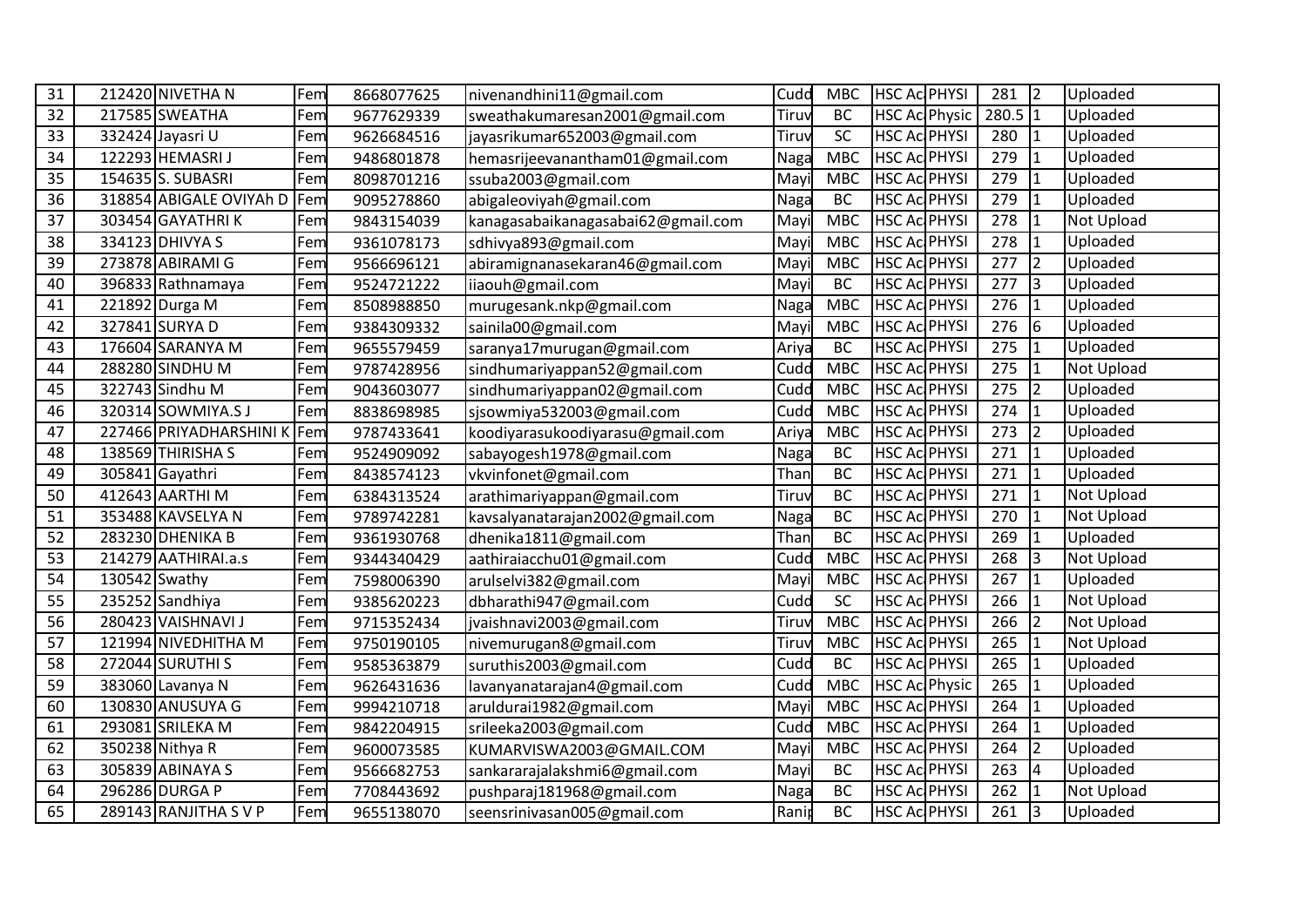| 66  |                | 281113 LAKSHMI R        | Fem | 9659881617 | lakshmi03102002@gmail.com       | Naga  | <b>MBC</b>      | <b>HSC Ac PHYSI</b>  | 260              | $\overline{3}$ | <b>Not Upload</b> |
|-----|----------------|-------------------------|-----|------------|---------------------------------|-------|-----------------|----------------------|------------------|----------------|-------------------|
| 67  |                | 311541 DHARANI D        | Fem | 9488529836 | manimani94885@gmail.com         | Cudd  | <b>BC</b>       | <b>HSC Ac PHYSI</b>  | 260              | $\overline{2}$ | Not Upload        |
| 68  | 284531 PRIYA S |                         | Fem | 9150968329 | spriya105@gmail.com             | Mayi  | SC              | <b>HSC Ac PHYSI</b>  | 258              | $\mathbf{1}$   | <b>Not Upload</b> |
| 69  |                | 240048 Amsavalli        | Fem | 7402020189 | amsavalliselvaraj2003@gmail.com | Cudd  | <b>BC</b>       | <b>HSC Ac PHYSI</b>  | 257              | $\mathbf{1}$   | Uploaded          |
| 70  |                | 211197 MAHALAKSHMIK     | Fem | 9962233216 | Vizudugaltamil@gmail.com        | Cudd  | <b>BC</b>       | <b>HSC Ac PHYSI</b>  | $\overline{256}$ | $\mathbf{1}$   | Uploaded          |
| 71  |                | 328489 Jayalakshmi A    | Fem | 8973123657 | jayalakshmi27062003@gmail.com   | Ariya | <b>MBC</b>      | <b>HSC AC PHYSI</b>  | 256              | $\overline{2}$ | Uploaded          |
| 72  |                | 370984 KIRUTHIKA S      | Fem | 7339117035 | kiruthikasundhar31@gmail.com    | Cudd  | <b>BC</b>       | <b>HSC Ac PHYSI</b>  | 256              | $\mathbf{1}$   | Uploaded          |
| 73  |                | 209533 Abinaya P        | Fem | 9962233216 | veera216@yahoo.co.in            | Naga  | <b>MBC</b>      | <b>HSC Ac PHYSI</b>  | 255              | $\mathbf{1}$   | Uploaded          |
| 74  |                | 268219 VIDHYA S         | Fem | 9047270055 | vishalsandhosh2507@gmail.com    | Mayi  | <b>MBC</b>      | <b>HSC Ac PHYSI</b>  | 255              | $\overline{1}$ | Uploaded          |
| 75  |                | 319028 SIVARANJANI U    | Fem | 9789125832 | parisuba9@gmail.com             | Ariya | <b>MBC</b>      | <b>HSC Ac PHYSI</b>  | 255              | $\overline{1}$ | Uploaded          |
| 76  |                | 267602 PAVITHRAK        | Fem | 6381833122 | skpavithra20030710@gmail.com    | Ariya | <b>BC</b>       | <b>HSC AC PHYSI</b>  | 254              | $\mathbf{1}$   | Uploaded          |
| 77  |                | 382322 ARUNaDEVI V      | Fem | 9488878820 | arundeviv874@gmail.com          | Cudd  | <b>MBC</b>      | <b>HSC Ac PHYSI</b>  | 254              | $\mathbf{1}$   | Uploaded          |
| 78  |                | 197955 AGALYA B         | Fem | 8098475761 | durgasribala97@gmail.com        | Mayi  | <b>MBC</b>      | <b>HSC Ac PHYSI</b>  | 251              | $\overline{1}$ | Uploaded          |
| 79  |                | 324168 SINTHIYA S       | Fem | 9159978657 | ssinthiyasenthilkumar@gmail.com | Cudd  | SC              | <b>HSC AC PHYSI</b>  | 251              | $\overline{1}$ | Uploaded          |
| 80  |                | 292809 KAVIYA S         | Fem | 9788777156 | kaviyas2512@gmail.com           | Mayi  | <b>MBC</b>      | <b>HSC Ac PHYSI</b>  | 249              | $\mathbf{1}$   | Not Upload        |
| 81  |                | 295418J R ANUPRABHA     | Fem | 9486802822 | rajanujai19@gmail.com           | Mayi  | <b>BC</b>       | <b>HSC Ac PHYSI</b>  | 249              | $\overline{2}$ | Not Upload        |
| 82  |                | 102692 THARANESWARI D   | Fem | 8870197511 | d.sasikala02@gmail.com          | Cudd  | <b>BC</b>       | <b>HSC Ac PHYSI</b>  | 248              | $\overline{1}$ | Uploaded          |
| 83  | 135176 AASIKA  |                         | Fem | 9788566139 | ezhumalai388@gmail.com          | Cudd  | <b>MBC</b>      | <b>HSC Ac PHYSI</b>  | 248              | $\mathbf{1}$   | Uploaded          |
| 84  |                | 141570 M.Aarthi         | Fem | 9944055125 | drnsvijay26@gamil.com           | Mayi  | <b>SC</b>       | <b>HSC Ac PHYSI</b>  | 248              | $\overline{3}$ | Uploaded          |
| 85  |                | 228019 MAHESWARI.S      | Fem | 9047030313 | maheswarsekar@gmail.com         | Tiruv | <b>DNC</b>      | <b>HSC Ac Physic</b> | 248              | $\mathbf{1}$   | Not Upload        |
| 86  |                | 333639 Maheswari S      | Fem | 9047030313 | maheswarsekar@gmail.commahes    | Tiruy | <b>DNC</b>      | <b>HSC Ac Physic</b> | 248              | $\overline{1}$ | Uploaded          |
| 87  |                | 244472 GAYATHRI S       | Fem | 9445359606 | rksm888@gmail.com               | Ariya | <b>BC</b>       | <b>HSC Ac PHYSI</b>  | 247              | $\overline{2}$ | Uploaded          |
| 88  |                | 267126 Sineka N         | Fem | 8940999767 | sinekanv2002@gmail.com          | Ariya | <b>MBC</b>      | <b>HSC Ac PHYSI</b>  | 247              | $\overline{1}$ | Uploaded          |
| 89  |                | 278861 Gowsalyadevi E   | Fem | 9894711295 | gnanamkgtps@rediffmail.com      | Cudd  | <b>MBC</b>      | <b>HSC Ac PHYSI</b>  | 246              | $\overline{1}$ | Uploaded          |
| 90  |                | 294306 PRIYADHARSHINI D | Fem | 9843454753 | kavidhulasi@gmail.com           | Mayi  | <b>BC</b>       | <b>HSC AC PHYSI</b>  | 246              | $\overline{2}$ | Uploaded          |
| 91  |                | 158679 ATCHAYA S        | Fem | 9566961189 | svkishoretomy07@gmail.com       | Mayi  | <b>BC</b>       | <b>HSC Ac PHYSI</b>  | 245              | $\overline{1}$ | Uploaded          |
| 92  |                | 246677 ABINAYA B        | Fem | 7397673687 | murthyguru18@gmail.com          | Than  | <b>BC</b>       | <b>HSC Ac PHYSI</b>  | 245              | $\mathbf{1}$   | Uploaded          |
| 93  |                | 289944 Rajalakshmi K    | Fem | 9943810107 | kumarrajalakshmi001@gmail.com   | Ariya | <b>BC</b>       | <b>HSC Ac PHYSI</b>  | 245              | $\overline{2}$ | Uploaded          |
| 94  |                | 339299 PRIYADHARSHINI S | Fem | 8870782547 | senana2012@gmail.com            | Than  | $\overline{SC}$ | <b>HSC AC PHYSI</b>  | 245              | $\overline{1}$ | Uploaded          |
| 95  |                | 373566 BHARATHI V       | Fem | 9952747745 | bharathi291102@gmail.com        | Naga  | <b>MBC</b>      | <b>HSC Ac PHYSI</b>  | 245              | $\overline{2}$ | Uploaded          |
| 96  |                | 390036 Natrinai R       | Fem | 9159336426 | madhunpti@gmail.com             | Mayi  | SC              | <b>HSC Ac PHYSI</b>  | 245              | $\overline{2}$ | Uploaded          |
| 97  |                | 228299 R Sneha          | Fem | 9787823391 | thilip225@gmail.com             | Naga  | <b>MBC</b>      | <b>HSC Ac PHYSI</b>  | 244              | $\overline{1}$ | <b>Not Upload</b> |
| 98  |                | 389206 Keerthana        | Fem | 9942789107 | keerthana13603@gmail.com        | Cudd  | SC              | <b>HSC Ac PHYSI</b>  | 244              | $\mathbf{1}$   | Uploaded          |
| 99  | 392434 Varsha  |                         | Fem | 8973033625 | varshajeyaseelan28@gmail.com    | Mayi  | <b>MBC</b>      | <b>HSC Ac PHYSI</b>  | 243              | $\overline{4}$ | Uploaded          |
| 100 |                | 127554 SHAHNAAS N       | Fem | 9003356658 | raihananasheer@gmail.com        | Mayi  | <b>BCM</b>      | <b>HSC AC PHYSI</b>  | 242              | $\mathbf{1}$   | Uploaded          |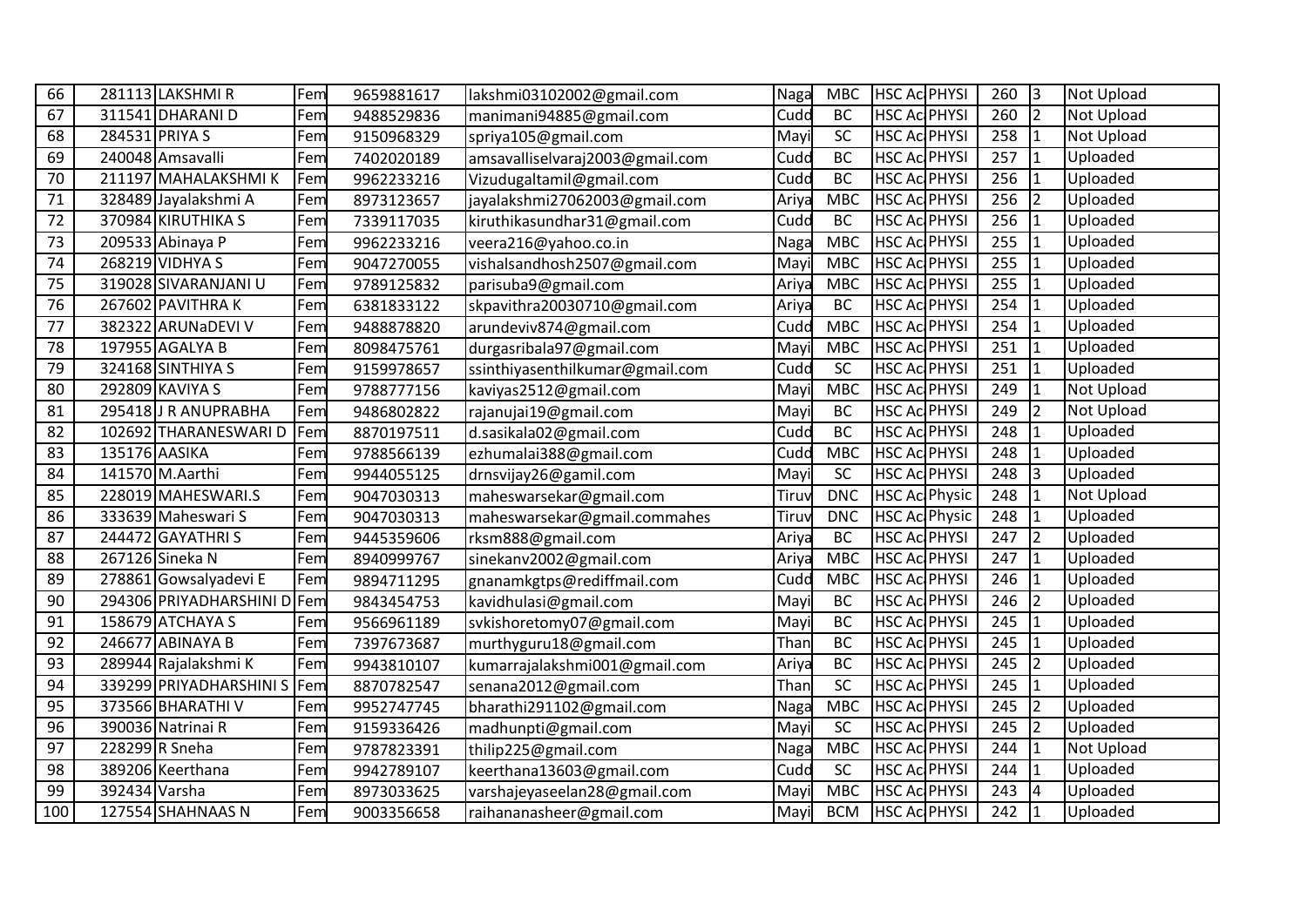| 101 |                | 205410 Mahadevi S          | Fem | 9488034352 | mahadevisrinivasan3@gmail.com  | Ariya | <b>BC</b>  | HSC Ac PHYSI         | 241 | $\overline{2}$ | Uploaded          |
|-----|----------------|----------------------------|-----|------------|--------------------------------|-------|------------|----------------------|-----|----------------|-------------------|
| 102 | 250723 Selvi N |                            | Fem | 8098206352 | n.selvikomal@gmail.com         | Mayi  | <b>BC</b>  | HSC Ac PHYSI         | 241 | $\overline{2}$ | Uploaded          |
| 103 |                | 277623 SINDHUJA G          | Fem | 8838283243 | sindhu210903@gmail.com         | Cudd  | <b>MBC</b> | HSC Ac PHYSI         | 241 | $\overline{2}$ | <b>Not Upload</b> |
| 104 |                | 103120 SOWMIYA M           | Fem | 9443426502 | mmari2938@gmail.com            | Than  | <b>BC</b>  | <b>HSC Ac PHYSI</b>  | 240 | $\mathbf{1}$   | Not Upload        |
| 105 |                | 307050 RAMYA R             | Fem | 9597769819 | ramyarpnr2003@gmail.com        | Than  | <b>BC</b>  | <b>HSC Ac PHYSI</b>  | 240 | $\overline{1}$ | Uploaded          |
| 106 |                | 417372 DEEPIKA B           | Fem | 8667888490 | drprabaphd845@gmail.com        | Cudd  | <b>MBC</b> | <b>HSC AC PHYSI</b>  | 240 | $\mathbf{1}$   | Not Upload        |
| 107 |                | 416276 SARANYASRI          | Fem | 8220822862 | sreemailservices@gmail.com     | Mayi  | <b>BC</b>  | <b>HSC Ac PHYSI</b>  | 239 | $\mathbf{1}$   | Not Upload        |
| 108 |                | 297062 S.sivasankari       | Fem | 9688677081 | ravithen003@gmail.com          | May   | <b>MBC</b> | <b>HSC Ac PHYSI</b>  | 238 | $\mathbf{1}$   | Uploaded          |
| 109 |                | 137070 JAYASRI J           | Fem | 8489929523 | jayasrijaya2003@gmail.com      | May   | <b>SC</b>  | <b>HSC Ac PHYSI</b>  | 237 | $\overline{2}$ | Uploaded          |
| 110 |                | 235523 Saranya A           | Fem | 8675494118 | saranyakomal2003@gmail.com     | Mayi  | <b>BC</b>  | <b>HSC Ac PHYSI</b>  | 237 | $\mathbf{1}$   | Uploaded          |
| 111 |                | 307425 VISHNUPRIYA M       | Fem | 8675992513 | vishnupriya0332003@gmail.com   | Naga  | <b>MBC</b> | <b>HSC AC PHYSI</b>  | 237 | $\overline{2}$ | Not Upload        |
| 112 |                | 243635 KEERTHIGA D         | Fem | 8754857712 | wdff793@gmail.com              | Naga  | <b>MBC</b> | <b>HSC AC PHYSI</b>  | 236 | $\mathbf{1}$   | Uploaded          |
| 113 |                | 285297 KOWSALYA R          | Fem | 8489507512 | kowsalya25113@gmail.com        | Than  | <b>BC</b>  | <b>HSC Ac PHYSI</b>  | 235 | $\overline{5}$ | Uploaded          |
| 114 |                | 320237 PRIYADHARSHINI MFem |     | 9843182080 | manomr1701@gmail.com           | May   | <b>MBC</b> | <b>HSC AC PHYSI</b>  | 234 | $\overline{1}$ | Uploaded          |
| 115 |                | 308964 GAYATHRI M          | Fem | 9095120471 | gayathri060802@gmail.com       | Than  | SC         | HSC Ac PHYSI         | 233 | $\overline{2}$ | Uploaded          |
| 116 |                | 128938 Atchaya R           | Fem | 9965617203 | Atchaya7639@gmail.com          | Than  | <b>MBC</b> | HSC Ac PHYSI         | 232 | $\overline{1}$ | Uploaded          |
| 117 |                | 170361 PRADEEPA M          | Fem | 9942305233 | muruganselvi033@gmail.com      | Mayi  | <b>MBC</b> | <b>HSC Ac PHYSI</b>  | 232 | $\overline{1}$ | Not Upload        |
| 118 |                | 400359 Santhiya M          | Fem | 7402561518 | ambedkarvvinoth40658@gmail.com | Cudd  | SC         | <b>HSC Ac PHYSI</b>  | 232 | $\overline{2}$ | Uploaded          |
| 119 |                | 210502 JAYABARAThi         | Fem | 8870828683 | kulothunganp95285@gmail.com    | Mayi  | <b>MBC</b> | <b>HSC Ac PHYSI</b>  | 231 | 3              | Uploaded          |
| 120 |                | 193985 POOJAA S            | Fem | 9486103226 | rskumaar10@gmail.com           | Mayi  | <b>SC</b>  | <b>HSC Ac Physic</b> | 230 | $\overline{3}$ | Uploaded          |
| 121 |                | 310271 VINOTHINI N         | Fem | 9597305623 | vinothini072003n@gmail.com     | Tiruv | <b>MBC</b> | <b>HSC Ac PHYSI</b>  | 230 | $\overline{1}$ | Uploaded          |
| 122 |                | 372822 KAVIYA G            | Fem | 8220136818 | kaviya190604@gmail.com         | Than  | <b>MBC</b> | <b>HSC Ac PHYSI</b>  | 229 | $\overline{3}$ | Uploaded          |
| 123 |                | 330442 SATHYAESWARI V      | Fem | 6382800659 | sakthiswari2003@gmail.com      | Mayi  | <b>MBC</b> | <b>HSC Ac PHYSI</b>  | 228 | $\overline{2}$ | Not Upload        |
| 124 |                | 181671 YOGADHARSHINI       | Fem | 8248797510 | dharshini03062002@gmail.com    | Naga  | <b>BC</b>  | <b>HSC Ac PHYSI</b>  | 226 | $\mathbf{1}$   | Uploaded          |
| 125 |                | 238619 ARUNA N             | Fem | 9965990326 | aruna051452@gmail.com          | Cudd  | <b>MBC</b> | <b>HSC Ac PHYSI</b>  | 226 | lЗ             | Uploaded          |
| 126 |                | 239366 JAYALAKSHMI P       | Fem | 9345640367 | rrevathipraba04@gmail.com      | May   | <b>MBC</b> | <b>HSC Ac PHYSI</b>  | 226 | $\overline{3}$ | Uploaded          |
| 127 |                | 316668 Deepa M             | Fem | 8098987839 | deep712pa@gmail.com            | Tiruv | <b>MBC</b> | <b>HSC Ac PHYSI</b>  | 226 | $\overline{2}$ | <b>Not Upload</b> |
| 128 |                | 284031 ATCHAYA S           | Fem | 9486635274 | atchaya234s@gmail.com          | Naga  | SC         | HSC Ac PHYSI         | 225 | $\mathbf{1}$   | Uploaded          |
| 129 |                | 301088 K. Sriharippriya    | Fem | 8489344154 | makeshkumar695@gmail.com       | Mayi  | <b>OC</b>  | <b>HSC AC PHYSI</b>  | 225 | $\overline{1}$ | Not Upload        |
| 130 |                | 323211 SOWMIYA T           | Fem | 9944412588 | sowmiyathangadurai03@gmail.com | Cudd  | <b>BC</b>  | <b>HSC Ac PHYSI</b>  | 225 | $\mathbf{1}$   | Uploaded          |
| 131 |                | 371226 PAVITHRA M          | Fem | 8012235698 | pavithramk2003@gmail.com       | Cudd  | <b>MBC</b> | <b>HSC Ac PHYSI</b>  | 225 | $\overline{1}$ | Uploaded          |
| 132 |                | 329439 PRIYANGA K          | Fem | 7867898231 | priyanga220803@gmail.com       | Than  | SC         | <b>HSC Ac PHYSI</b>  | 224 | $\overline{3}$ | Uploaded          |
| 133 |                | 276386 BARANI              | Fem | 8940831858 | sreemailservice@gmail.com      | Naga  | <b>MBC</b> | <b>HSC Ac PHYSI</b>  | 223 | $\overline{2}$ | Not Upload        |
| 134 |                | 285566 NISHA R             | Fem | 9345060858 | premarajesh505@gmail.com       | Naga  | <b>MBC</b> | <b>HSC AC PHYSI</b>  | 223 | $\overline{4}$ | Uploaded          |
| 135 |                | 317178 PRASANNA G          | Fem | 9751363177 | prasannagovindharaj@gmail.com  | Mayi  | <b>MBC</b> | <b>HSC Ac Physic</b> | 223 | 3              | <b>Not Upload</b> |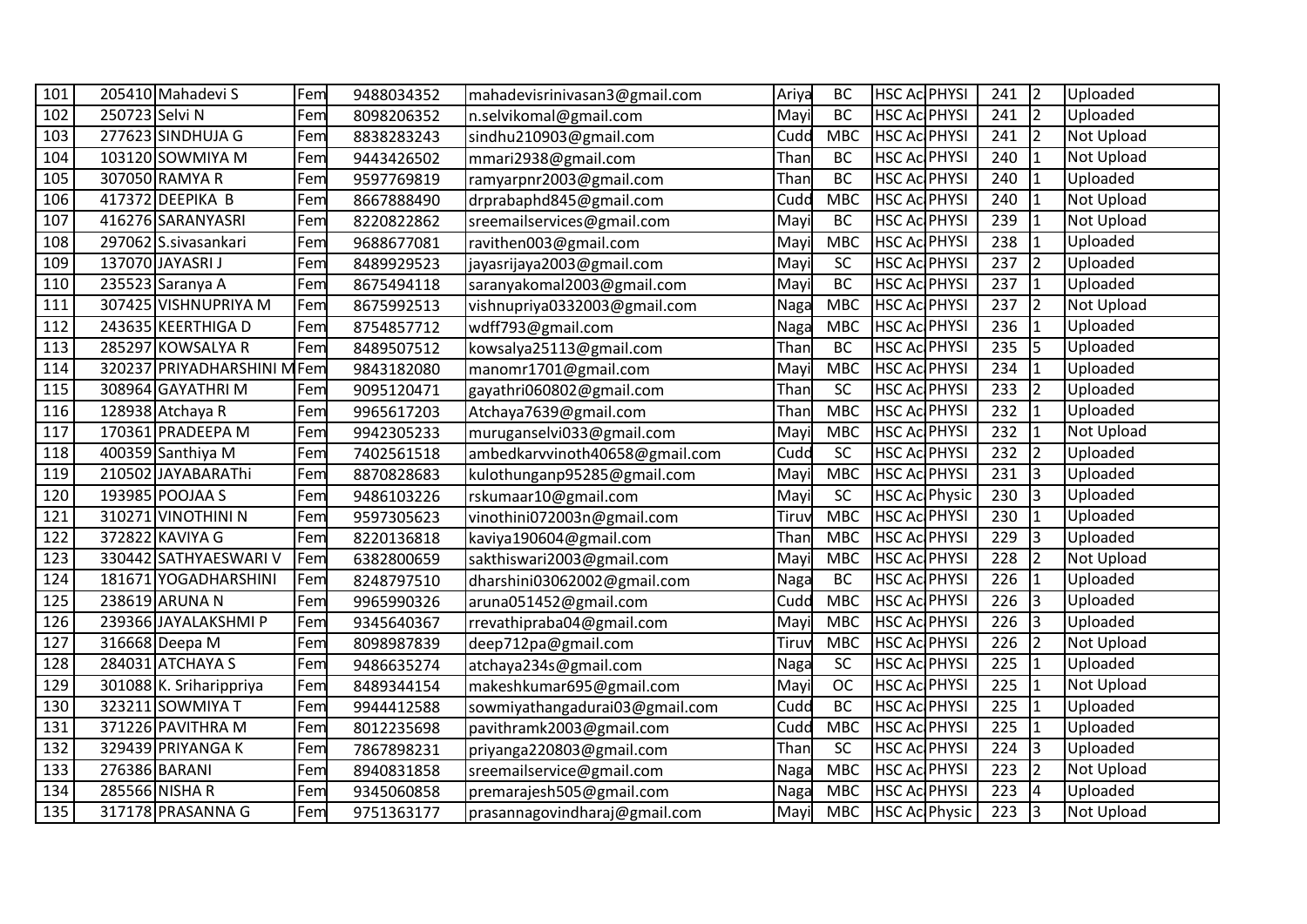| 136 |                | 320539 SHIVANI V      | Fem | 9976972569 | pr992229@gmail.com              | Mayi  | <b>BC</b>       | <b>HSC Ac PHYSI</b>  | 222 | $\overline{2}$ | <b>Not Upload</b> |
|-----|----------------|-----------------------|-----|------------|---------------------------------|-------|-----------------|----------------------|-----|----------------|-------------------|
| 137 |                | 393544 ABINAYA A      | Fem | 9688075663 | abinaya12042003@gmail.com       | Naga  | <b>BC</b>       | <b>HSC Ac PHYSI</b>  | 222 | $\overline{4}$ | Uploaded          |
| 138 |                | 245034 SANTHIYA A     | Fem | 8508603652 | a.santhiya@gmail.com            | Mayi  | <b>MBC</b>      | <b>HSC Ac PHYSI</b>  | 221 | 3              | <b>Not Upload</b> |
| 139 |                | 324360 AKALYA R       | Fem | 9751316629 | akalya.rajendran@yahoo.com      | Mayi  | <b>MBC</b>      | <b>HSC Ac PHYSI</b>  | 221 | $\overline{2}$ | Uploaded          |
| 140 |                | 363593 SURUTHI J      | Fem | 9003526221 | suruthi172002@gmail.com         | Cudd  | <b>SC</b>       | <b>HSC Ac PHYSI</b>  | 220 | $\mathbf{1}$   | Uploaded          |
| 141 |                | 420521 Abinaya .k     | Fem | 8940679237 | abink2004@gmail.com             | Naga  | <b>MBC</b>      | <b>HSC Ac Physic</b> | 220 | 5              | Uploaded          |
| 142 |                | 286129 BRUNTHA S      | Fem | 9788510623 | mohandstsnr@gmail.com           | Tiruy | <b>MBC</b>      | <b>HSC Ac PHYSI</b>  | 219 | $\mathbf{1}$   | Uploaded          |
| 143 |                | 354698 JANANI E       | Fem | 9585019175 | jananie2003@gmail.com           | Than  | <b>MBC</b>      | <b>HSC Ac PHYSI</b>  | 219 | $\mathbf{1}$   | Uploaded          |
| 144 |                | 333403 KANMANI        | Fem | 9789020012 | kanmani.k20703@gmail.com        | Naga  | SC              | <b>HSC Ac PHYSI</b>  | 218 | $\overline{2}$ | Not Upload        |
| 145 |                | 350396 Thangamalar    | Fem | 8754952259 | thangamaninathan01@gmail.com    | Cudd  | <b>MBC</b>      | <b>HSC Ac PHYSI</b>  | 218 | $\overline{2}$ | Uploaded          |
| 146 |                | 362701 Nishanthi V    | Fem | 9626701035 | nishanthini03012003@gmail.com   | Mayi  | <b>SCA</b>      | <b>HSC Ac PHYSI</b>  | 218 | $\overline{2}$ | Not Upload        |
| 147 | 284740 Kavitha |                       | Fem | 7639858237 | kavitha12062003@gmail.com       | Than  | <b>MBC</b>      | <b>HSC Ac PHYSI</b>  | 217 | $\mathbf{1}$   | Uploaded          |
| 148 |                | 320554 GNANASRIK      | Fem | 9751752164 | gnanakan@gmail.com              | Pudu  | SC              | <b>HSC Ac PHYSI</b>  | 217 | $\mathbf{1}$   | Uploaded          |
| 149 | 304909 Manju   |                       | Fem | 9659187237 | balajithepro@gmail.com          | Cudd  | <b>MBC</b>      | <b>HSC Ac PHYSI</b>  | 216 | $\mathbf{1}$   | Uploaded          |
| 150 | 403834 PRIYA C |                       | Fem | 9841729479 | seranhot@gmail.com              | Naga  | SC              | <b>HSC Ac PHYSI</b>  | 216 | 3              | Not Upload        |
| 151 |                | 285142 Aarthi Ku      | Fem | 9655713354 | aarthiku2003@gmail.com          | Than  | SC              | <b>HSC Ac PHYSI</b>  | 215 | $\mathbf{1}$   | Uploaded          |
| 152 |                | 288095 SHAMILI R      | Fem | 7397195484 | rajinishamili001@gmail.coom     | Ariya | SC              | <b>HSC Ac PHYSI</b>  | 214 | $\overline{2}$ | Uploaded          |
| 153 |                | 292724 VIJAYALAKSHMI  | Fem | 9597128125 | arasu.raja.jayapal@gmail.com    | Cudd  | <b>MBC</b>      | <b>HSC Ac PHYSI</b>  | 213 | $\mathbf{1}$   | <b>Not Upload</b> |
| 154 |                | 332459 DURGA DEVI M   | Fem | 7358845319 | durgamathi2002@gmail.com        | Tiruv | BC              | <b>HSC Ac PHYSI</b>  | 213 | $\mathbf{1}$   | Not Upload        |
| 155 |                | 351395 Keerthana      | Fem | 9655259970 | srikanthmariyappan930@gmail.com | Tiruv | <b>BC</b>       | <b>HSC Ac PHYSI</b>  | 213 | 5              | Not Upload        |
| 156 |                | 224839 KALAIVANI S    | Fem | 9159985482 | kalaivaniskomal@gmail.com       | Naga  | <b>MBC</b>      | <b>HSC Ac PHYSI</b>  | 211 | $\overline{2}$ | Uploaded          |
| 157 |                | 298489 ISHWARYA A     | Fem | 8098960844 | ishwarya240603@gmail.com        | Mayi  | SC              | <b>HSC Ac PHYSI</b>  | 211 | $\mathbf{1}$   | Uploaded          |
| 158 |                | 223311 KANIMOZHI R    | Fem | 9524695415 | kanimozhikomal@gmail.com        | Mayi  | <b>MBC</b>      | <b>HSC Ac PHYSI</b>  | 210 | $\overline{2}$ | Uploaded          |
| 159 |                | 230503 SRINANDHINI S  | Fem | 6383551625 | srinandhinis19603@gmail.com     | Tiruv | <b>BC</b>       | <b>HSC Ac PHYSI</b>  | 210 | $\mathbf{1}$   | Uploaded          |
| 160 |                | 403508 ESTHER N       | Fem | 8754253188 | ESTHERNAGALINGAM2@GMAIL.COM     | Mayi  | $\overline{SC}$ | <b>HSC Ac PHYSI</b>  | 210 | 5              | <b>Not Upload</b> |
| 161 |                | 335607 DEEPA N        | Fem | 9787309688 | deepanagaraj04112002@gmail.com  | Mayi  | SC              | <b>HSC Ac PHYSI</b>  | 206 | $\overline{2}$ | Uploaded          |
| 162 |                | 308654 SATHIYA J      | Fem | 9655825344 | sathiyaj2002@gmail.com          | Than  | <b>BC</b>       | <b>HSC Ac PHYSI</b>  | 205 | $\mathbf{1}$   | Uploaded          |
| 163 |                | 406757 ANUSHRI S      | Fem | 8098452540 | kathiravanpen@gmail.com         | Mayi  | SC              | <b>HSC Ac PHYSI</b>  | 205 | $\mathbf{1}$   | Uploaded          |
| 164 |                | 206001 Manibharathi.j | Fem | 9345665876 | maniibharathi22@gmail.com       | Than  | <b>MBC</b>      | <b>HSC AC PHYSI</b>  | 204 | $\mathbf{1}$   | <b>Not Upload</b> |
| 165 |                | 413370 BOOMIKA D      | Fem | 9487442892 | boomika021002@gmail.com         | Than  | SC              | <b>HSC Ac PHYSI</b>  | 204 | 5              | Not Upload        |
| 166 |                | 275091 N.PRADEEPA     | Fem | 9751049902 | tiyyappan275@gmail.com          | Cudd  | SC              | <b>HSC Ac PHYSI</b>  | 202 | $\mathbf{1}$   | Uploaded          |
| 167 |                | 355855 SAIKEERTHANA S | Fem | 9943288874 | sairamsivabalan@gmail.com       | Cudd  | <b>MBC</b>      | <b>HSC Ac PHYSI</b>  | 202 | $\mathbf{1}$   | Uploaded          |
| 168 | 167783 Swathi  |                       | Fem | 9840813967 | swathivadivel03@gmail.com       | Mayi  | <b>MBC</b>      | <b>HSC Ac PHYSI</b>  | 201 | $\mathbf{1}$   | Not Upload        |
| 169 |                | 368878 Bavithra S     | Fem | 9715722403 | bavithrasakthivel.cs@gmail.com  | Naga  | SC              | <b>HSC Ac PHYSI</b>  | 201 | $\mathbf{1}$   | Uploaded          |
| 170 | 315527 Janaki  |                       | Fem | 9361954309 | janaki220403@gmail.com          | Naga  | <b>MBC</b>      | <b>HSC AC PHYSI</b>  | 200 | $\mathbf{1}$   | <b>Not Upload</b> |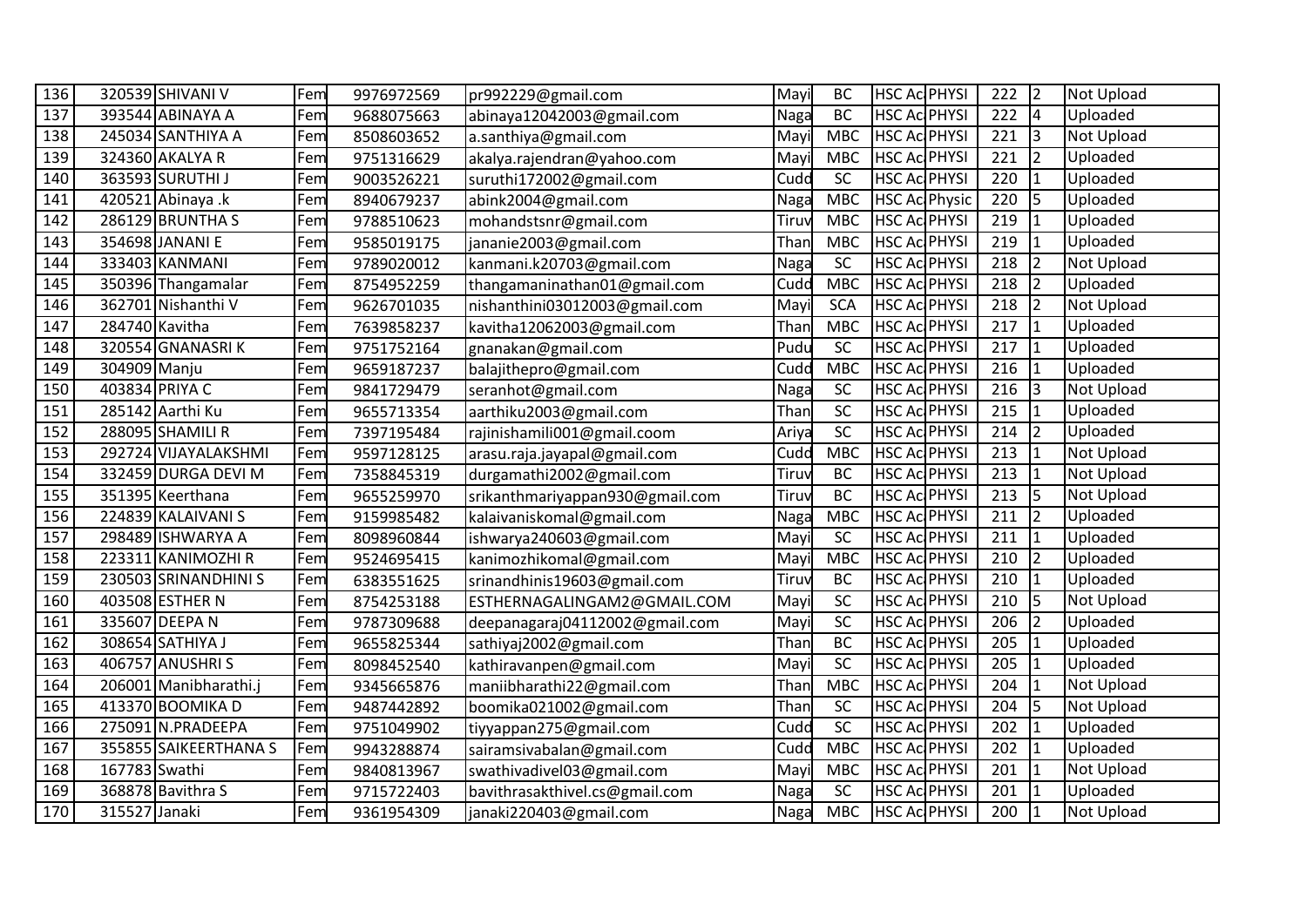| 171 |                 | 226844 SUBASRI P        | Fem | 9443024690 | subasripari2003@gmail.com       | Mayi  | <b>BC</b>       | <b>HSC Ac PHYSI</b> | 199             | $\mathbf{1}$            | <b>Not Upload</b> |
|-----|-----------------|-------------------------|-----|------------|---------------------------------|-------|-----------------|---------------------|-----------------|-------------------------|-------------------|
| 172 |                 | 412302 HARINISRI        | Fem | 8681848655 | subaharisuba@gmail.com          | Naga  | SC              | <b>HSC Ac PHYSI</b> | 199             | $\mathbf{1}$            | Uploaded          |
| 173 |                 | 277717 SARMILA          | Fem | 9487690309 | selvarajsarmila20@gmail.com     | Mayi  | <b>MBC</b>      | <b>HSC Ac PHYSI</b> | 197             | $\overline{2}$          | <b>Not Upload</b> |
| 174 |                 | 354594 SANTHIYA         | Fem | 9092395834 | jamessarahaaroan1985@gmail.com  | Naga  | SC              | <b>HSC Ac ECON</b>  | 197             | $\mathbf{1}$            | <b>Not Upload</b> |
| 175 | 373078 Kirija K |                         | Fem | 8925225041 | kirijakay@gmail.com             | Cudd  | $\overline{SC}$ | <b>HSC Ac PHYSI</b> | 197             | $\mathbf{1}$            | Uploaded          |
| 176 |                 | 277363 PRAVEENA S       | Fem | 8940881394 | praveena2003@gmail.com          | Than  | SC              | <b>HSC AC PHYSI</b> | 196             | 3                       | Uploaded          |
| 177 |                 | 302954 TULASIMANI S     | Fem | 6374029237 | tulasimani2811@gmail.com        | Cudd  | SC              | HSC Ac PHYSI        | 195             | $\overline{1}$          | Uploaded          |
| 178 |                 | 350942 SAMYUKTHA D      | Fem | 7806949184 | rathnaraja78@gmail.com          | Mayi  | SC              | <b>HSC Ac PHYSI</b> | 195             | 3                       | Uploaded          |
| 179 |                 | 106377 Pragadeeswari P  | Fem | 9791486977 | pragadeeswari13@gmail.com       | Naga  | <b>BC</b>       | HSC Ac PHYSI        | 194             | $\overline{2}$          | Uploaded          |
| 180 |                 | 241670 SWETHA S         | Fem | 7806904437 | swethass461997@gmail.com        | Naga  | <b>MBC</b>      | <b>HSC Ac PHYSI</b> | 194             | $\overline{2}$          | Not Upload        |
| 181 |                 | 382638 RAMANA R         | Fem | 9047129367 | ramanaramamoorthy5@gmail.com    | Cudd  | <b>MBC</b>      | <b>HSC Ac PHYSI</b> | 193             | $\mathbf{1}$            | Uploaded          |
| 182 |                 | 354518 Thulasipriya A   | Fem | 7867940928 | thulasipriyaayyappan@gmail.com  | Cudd  | <b>MBC</b>      | <b>HSC Ac PHYSI</b> | 191             | $\mathbf{1}$            | <b>Not Upload</b> |
| 183 |                 | 140755 Priyadharshini   | Fem | 8300274432 | nationalschoolspl@gmail.com     | Mayi  | SC              | <b>HSC Ac PHYSI</b> | 188             | $\overline{4}$          | Not Upload        |
| 184 |                 | 251657 GAYATHRI M       | Fem | 9788505331 | nkcscmyd@gmail.com              | Mayi  | <b>BC</b>       | <b>HSC Ac PHYSI</b> | 187             | $\overline{1}$          | Uploaded          |
| 185 |                 | 255211 MURUGAVENI M     | Fem | 9655503405 | sreekandhan1806@gmail.com       | Cudd  | SC              | HSC Ac PHYSI        | 187             | $\overline{2}$          | <b>Not Upload</b> |
| 186 |                 | 203768 Harini G         | Fem | 9025834013 | harini277@gmail.com             | Than  | <b>BC</b>       | <b>HSC Ac PHYSI</b> | 186             | $\overline{2}$          | Not Upload        |
| 187 |                 | 148835 GAYATHRI S       | Fem | 6374517518 | stalingayathri27@gmail.com      | Mayi  | SC              | HSC Ac PHYSI        | 185             | $\overline{1}$          | Uploaded          |
| 188 |                 | 337872 Nathiya R        | Fem | 9629271470 | galaxy.nkm@gmail.com            | Tiruv | SC              | <b>HSC Ac PHYSI</b> | 185             | $\mathbf{1}$            | Uploaded          |
| 189 |                 | 312363 SIVASANGARI S    | Fem | 9524582044 | sivasangari081003@gmail.com     | Naga  | SC              | HSC AC PHYSI        | 184             | $\overline{2}$          | Uploaded          |
| 190 | 401620 Kaviya   |                         | Fem | 7639670093 | kaviyamugundan22@gmail.com      | Mayi  | SC              | <b>HSC Ac PHYSI</b> | 184             | $\overline{1}$          | Not Upload        |
| 191 |                 | 210643 Libika N         | Fem | 8825941312 | desinthen@gmail.com             | Naga  | SC              | <b>HSC Ac PHYSI</b> | 183             | $\overline{2}$          | Uploaded          |
| 192 | 261118 Monika   |                         | Fem | 9360945491 | monikam13062003@gmail.com       | Naga  | SC              | <b>HSC AC PHYSI</b> | 181             | $\overline{1}$          | Uploaded          |
| 193 |                 | 219670 Gayathri R       | Fem | 9840740753 | achilingam@gmail.com            | Cudd  | SC              | <b>HSC Ac PHYSI</b> | 180             | $\overline{2}$          | Uploaded          |
| 194 |                 | 360788 ANITHAKUMARI A   | Fem | 9976957165 | anitha080703@gmail.com          | Mayi  | SC              | <b>HSC Ac PHYSI</b> | 180             | $\mathbf{1}$            | Not Upload        |
| 195 |                 | 387283 Gayathri R       | Fem | 9840740753 | rgayathri2003r@gmail.com        | Cudd  | $\overline{SC}$ | <b>HSC Ac PHYSI</b> | 180             | $\overline{4}$          | Uploaded          |
| 196 |                 | 236538 PREETHIKA S      | Fem | 9585480896 | sdrahulrocky28@gmail.com        | Mayi  | $\overline{SC}$ | <b>HSC Ac PHYSI</b> | 179             | 3                       | Uploaded          |
| 197 |                 | 286703 Buvaneshwari     | Fem | 6385778516 | buvaneshwarivelu@gmail.com      | Mayi  | <b>MBC</b>      | <b>HSC Ac PHYSI</b> | 179             | $\mathbf{1}$            | Uploaded          |
| 198 |                 | 368217 Kavipriya.p      | Fem | 6369392908 | kavip7749@gmail.com             | Mayi  | <b>BC</b>       | <b>HSC Ac PHYSI</b> | 178             | $\overline{2}$          | Uploaded          |
| 199 |                 | 256770 DEEPIKA M        | Fem | 9786247890 | mdeepikakomal@gmail.com         | Mayi  | SC              | <b>HSC Ac PHYSI</b> | 177             | l3                      | Uploaded          |
| 200 |                 | 338361 MUTHUMITHA B     | Fem | 9865009961 | johnhari786giri@gmail.com       | Than  | $\overline{SC}$ | <b>HSC Ac PHYSI</b> | 177             | 3                       | Not Upload        |
| 201 |                 | 234601 JEEVABHARATHI T  | Fem | 7639647486 | jeevabharathitt@gmail.com       | Mayi  | SC              | HSC Ac PHYSI        | 176             | $\overline{\mathbf{4}}$ | Not Upload        |
| 202 |                 | 310082 PRIYADHARSHINI V | Fem | 9940861648 | priyavs1802@gmail.com           | Mayi  | SC              | <b>HSC Ac PHYSI</b> | 176             | $\mathbf{1}$            | Uploaded          |
| 203 |                 | 312988 Sharmila S       | Fem | 7094338204 | sharmilasasikumar2003@gmail.com | Mayi  | SC              | <b>HSC Ac PHYSI</b> | 176             | $\overline{3}$          | <b>Not Upload</b> |
| 204 | 274807 Sneka J  |                         | Fem | 9787933417 | snekaj03@gmail.com              | Mayi  | SC              | <b>HSC Ac PHYSI</b> | 175             | $\mathbf{1}$            | Not Upload        |
| 205 |                 | 356561 SINDHUJA T       | Fem | 9092478285 | sindhuja210103@gmail.com        | Mayi  | <b>MBC</b>      | <b>HSC Ac PHYSI</b> | $\frac{175}{2}$ | $\overline{2}$          | Uploaded          |